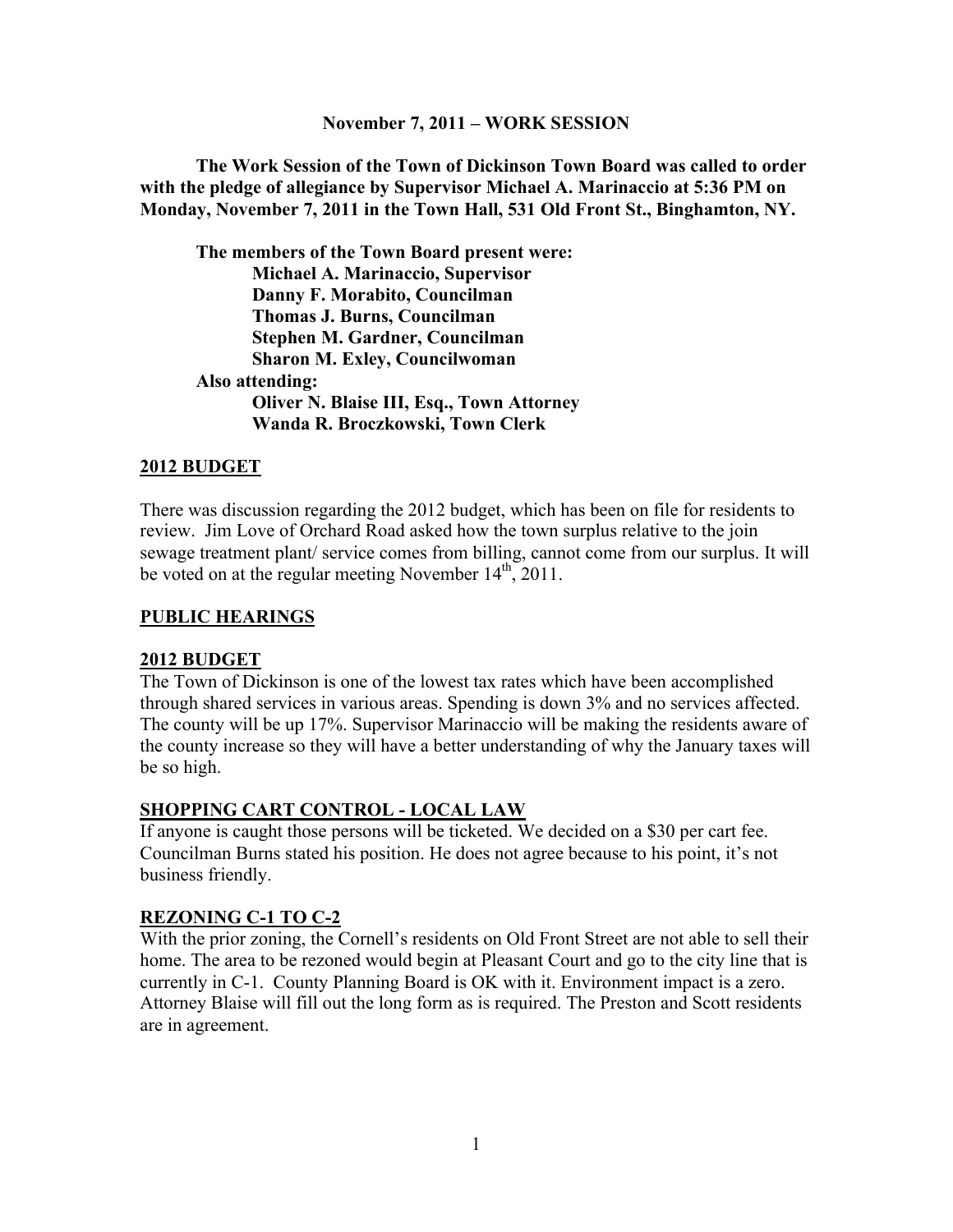## **2012 – 2014 FIRE PROTECTION DISTRICT # 3 CONTRACT**

Port Dickinson proposed a three year contract. The amount is lower because last time around the department was paying off fire equipment.

## **CODE – 13 BELLAIRE**

Ongoing code enforcement issues over the years have had the town in an ongoing situation with Mr. Travis. The last go around, the owner cannot correct and was fined. Sentencing of Mr. Travis none of the work was completed and he no longer lives in the residence due to family concerns. Attorney Blaise gave synopsis of what ifs might happen and how they would affect the town. At a tax foreclosure junction, the deed of the property will be turned over to the town. Town of Dickinson now has property and neighbors want to purchase; concern is IF these new owners do not comply, the town is back to square one. Supervisor Marinaccio says we could take responsibility to demolish to ensure it gets done. Most important thing is the neighbors have had put up with this situation for many years. This is a step in the right direction. Work out by the December Meeting.

### **INSURANCE COVERAGE FOR BCC PUMP STATION GENERATOR**

Danny Miller stated it is \$17,553.00 to repair the generator. It is suggested he look into purchasing a new one. We would have to re-bid it to cover ourselves. \$24K is cost of a new one.

### **SEWER HOOK-UP AGREEMENT FOR 121 ADAMS DRIVE**

Three houses are left on this street with septic systems.

## **VIOLENCE IN THE WORK PLACE TRAINING**

Supervisor Marinaccio requested Highway Co

## **DEYO HILL ROAD**

Highway Commissioner Kie has an idea what needs to be done; fix it in less than two days.

### **BCC NO SMOKING POLICY**

A copy has been provided to the board members.

# **TAX CAP**

Brief discussion.

### **FRONT STREET AREA FLOOD STUDY**

Dick Church a retired DOT employee has provided Supervisor Marinaccio copies of a study he conducted. Jack Williams, DOT will be involved.